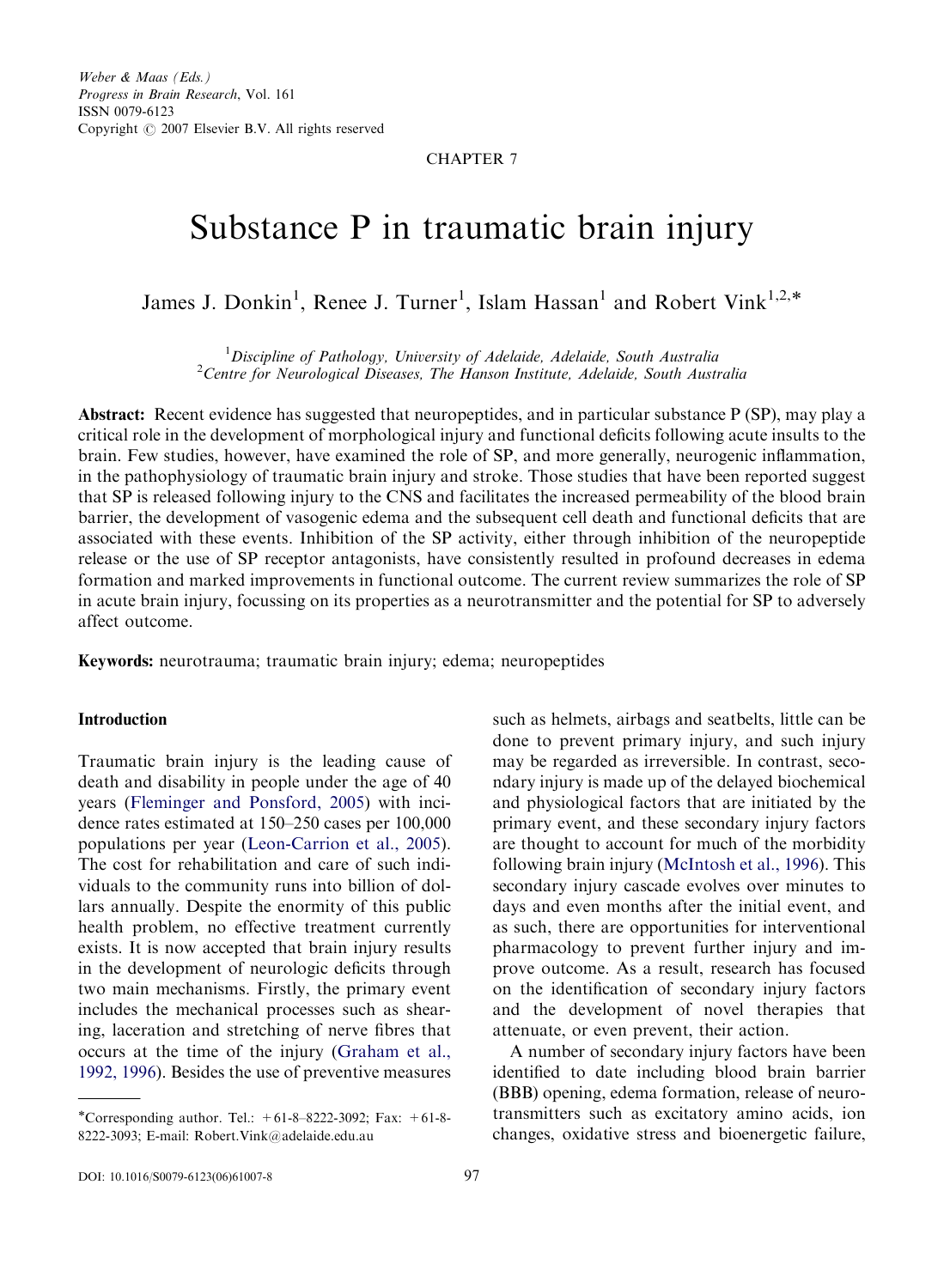amongst others. At the cellular level, the initial effect of mechanical impact is to increase the selective permeability of the cell membrane and this occurs to varying degrees depending on the severity of injury. This effect, known as mechanoporation [\(Gennarelli and Graham, 1998\)](#page-8-0), allows for the increased movement of ions into and out of cells along their natural concentration gradients. Thus, calcium  $(Ca^{2+})$ , sodium  $(Na^{+})$  and chloride  $(Cl^{-})$ ions enter cells whilst potassium  $(K^+)$  and magnesium  $(Mg^{2+})$  ions are lost from the cells. From this point, the pathological changes might be considered to differentiate into two subroutines according to whether these alterations in ion concentration cause effects due to their chemical properties (the enzymatic subroutine) or due to their physical properties (the osmotic subroutine).

The enzymatic subroutine revolves around the influx of calcium ions, which activates several cellular enzyme cascades. These enzyme cascades mediate cellular dysfunction, including activation of calpains, axonal injury, accumulation of free radical species, increased production of nitric oxide and induction of proinflammatory gene expression, which can potentially culminate in cell death [\(Obrenovitch and Urenjak, 1997;](#page-10-0) [Xiong et al.,](#page-12-0) [1997;](#page-12-0) [Vespa et al., 1998\)](#page-12-0). Among these different mechanisms of delayed cell damage in TBI, inflammation is the predominant mechanism in the case of contusions [\(Graham et al., 2002\)](#page-9-0). The inflammatory reaction consists of various components that evolve at their own specific rate and according to their own specific pattern as the age of the lesion increases [\(Oehmichen and Raff, 1980](#page-10-0); [Oehmichen et al., 1986;](#page-10-0) [Cervos-Navarro and](#page-8-0) [Lafuente, 1991](#page-8-0)). For example, in terms of inflammatory cell infiltration, several microscopic studies of human injury have demonstrated a distinct time course ([Holmin et al., 1998;](#page-9-0) [Hausmann et al.,](#page-9-0) [1999;](#page-9-0) [Engel et al., 2000](#page-8-0)). In lesions aged up to 24 h, the cellular component of inflammation was represented by margination of neutrophils (also referred to polymorphonuclear leukocytes or PMNLs) in the vessels, whereas at 3–5 days of survival, the inflammatory cell reaction consisted of tissue infiltration of not only neutrophils, but also monocyte/macrophages and CD4- and CD8 positive T-lymphocytes, as well as an activation of resident microglia. Changes in inflammatory cells are paralleled by proliferation of astrocytes [\(Hausmann and Betz, 2000\)](#page-9-0), proliferation of capillaries, swelling of their endothelium and by the formation of perivascular edema [\(Bullock et al.,](#page-8-0) [1991](#page-8-0); [Vaz et al., 1997](#page-11-0)). The changes often culminate in a gliotic scar studded with hemosiderinladen macrophages.

The osmotic subroutine occurs because the net influx of ions is much greater than the net efflux of ions. Consequently, water is osmotically obligated to follow the passage of ions into cells. This leads to cellular swelling, referred to as cytotoxic edema. Glia also swell due to the fact that they function in the uptake of the  $K^+$  accumulating in the extracellular fluid [\(Reilly, 2001\)](#page-11-0). This glial swelling may further compromise cerebral perfusion by compressing the small blood vessels running amidst the glial cells. Alternatively, water may be obligated to follow an osmotic gradient generated by the passage of proteins and ions from the vasculature to the brain interstitium. This edema is known as vasogenic edema and is associated with an increased permeability of the BBB, best observed in the first 5 h after the TBI [\(O'Connor et al., 2003](#page-10-0)). The microvasculature in the injury zone is affected such that capillaries exhibit increased permeability and arterioles lose their capacity to regulate blood flow ([Dietrich et al., 1994\)](#page-8-0). Although the exact mechanisms of BBB disruption are unknown, it is hypothesised that inflammatory mediators play a role, possibly through receptor-mediated actions. Among these inflammatory mediators, neuropeptides such as substance P (SP), released from perivascular axons, are prime candidates.

It is clear that the development of edema is common to both the enzymatic and osmotic subroutines of injury following TBI, and its adverse consequences on outcome through effects on intracranial pressure (ICP) have been well described [\(Marmarou et al., 2000\)](#page-10-0). Current protocols for the management of raised ICP include pharmacological regimens such as administration of hyperosmotic agents and barbiturates, or induction of hyperventilation and hypothermia, as well as surgical procedures such as drainage of cerebrospinal fluid (CSF) and decompressive craniotomy [\(Graham et al., 2002\)](#page-9-0). Unfortunately, in terms of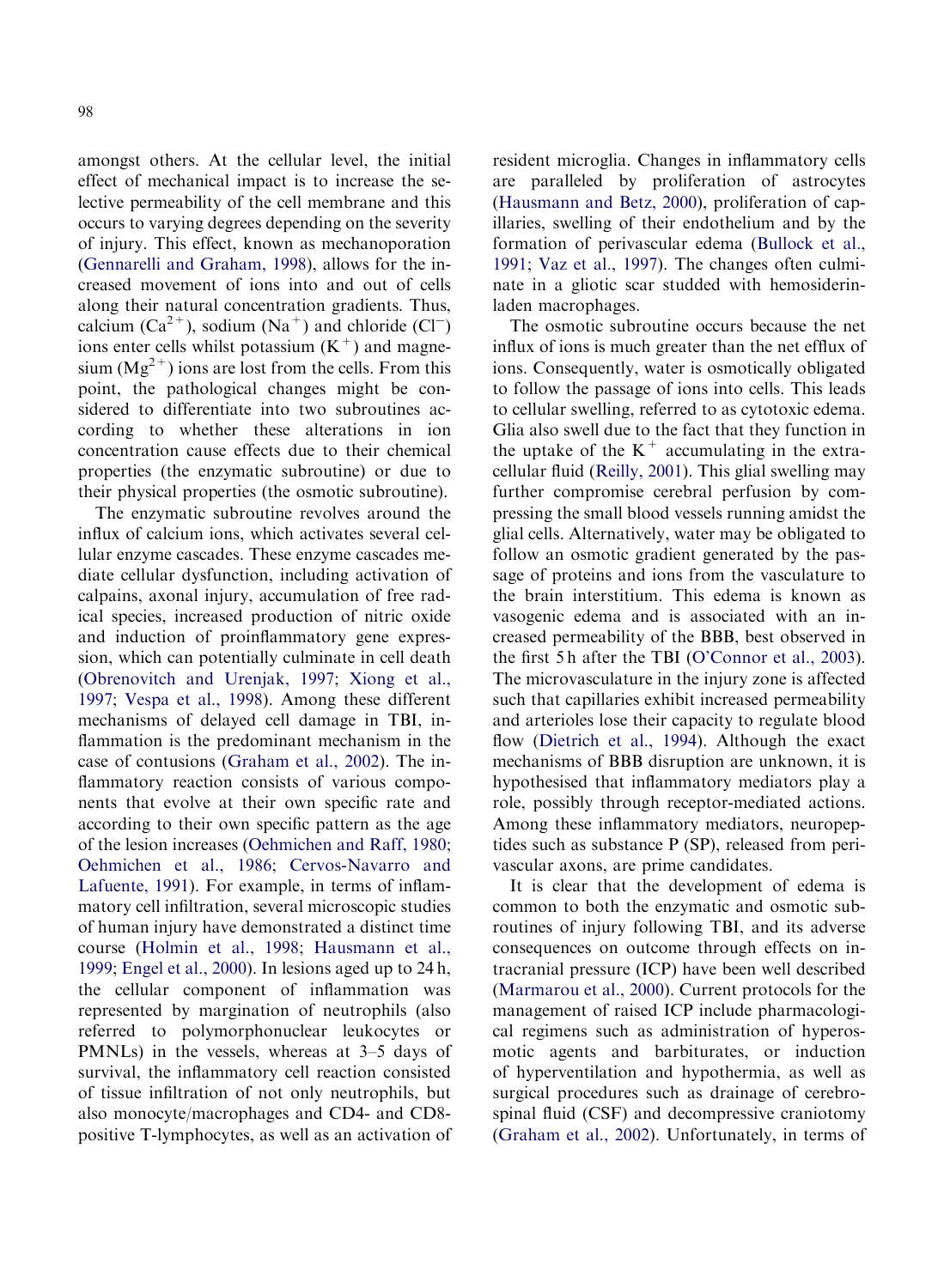improving patient survival rates and functional outcome, these interventions have essentially been inadequate, largely because they do not address the fundamental issue of what specific mechanisms are associated with edema development after TBI. Recent studies have suggested that neuropeptides, and in particular SP, may play a critical role in edema formation, not only in terms of vasogenic edema associated with increased BBB permeability, but also in the later cytotoxic phase of edema development [\(Nimmo et al., 2004](#page-10-0)). Its involvement in the pathophysiology of TBI therefore seems to straddle both the enzymatic and osmotic subroutines of injury.

#### Substance P

SP was first identified in the early part of 1930 [\(Von Euler and Gaddum, 1931](#page-12-0)), initially as a crude extract isolated from equine brain and gut. The letter P derives from the 'powder' they extracted that contained the active substance. It was found to have potent hypotensive and smooth muscle contractile properties ([Von Euler and Gaddum,](#page-12-0) [1931\)](#page-12-0), and was identified in high concentrations in the dorsal root of the spinal cord, leading to the proposal that it was a neuronal sensory transmitter associated with pain transmission [\(Lembeck,](#page-9-0) [1953\)](#page-9-0). Today, it is accepted that SP is released from both central and peripheral endings of primary afferent neurons and functions as a neurotransmitter ([Otsuka and Yoshioka, 1993](#page-10-0)).

Susan Leeman and colleagues ([Chang et al.,](#page-8-0) [1971\)](#page-8-0) identified SP as an undecapeptide in the early 1970s, and were the first to synthesise the compound [\(Tregear et al., 1971\)](#page-11-0) and set up radioimmunoassays [\(Powell et al., 1973\)](#page-11-0). Such advances allowed the effects of SP to be tested in physiological models ([Takahashi et al., 1974](#page-11-0); [Henry, 1976](#page-9-0)), using antibodies to monitor SP by radioimmunoassay and immunohistochemistry [\(Hokfelt et al.,](#page-9-0) [1975;](#page-9-0) [Nilsson et al., 1975;](#page-10-0) [Takahashi and Otsuka,](#page-11-0) [1975;](#page-11-0) [Cuello and Kanazawa, 1978;](#page-8-0) [Ljungdahl et al.,](#page-9-0) [1978;](#page-9-0) [Costa et al., 1980](#page-8-0); [Schultzberg et al., 1980\)](#page-11-0) and demonstrating controlled neuronal release [\(Otsuka and Konishi, 1976;](#page-10-0) [Olgart et al., 1977](#page-10-0)). It's role as a neurotransmitter was subsequently 99

widely accepted ([Otsuka and Takahashi, 1977;](#page-10-0) [Nicoll et al., 1980;](#page-10-0) [Pernow, 1983;](#page-10-0) [Otsuka and](#page-10-0) [Yoshioka, 1993](#page-10-0)). In terms of structure, the fact that certain neuropeptides share specific amino acid sequences allows this vast collection of molecules to be sorted into families, such as the tachykinin family which includes SP, calcitonin gene-related peptide (CGRP) and neurokinin A (NKA). The tachykinin peptide family certainly represents one of the largest peptide families described in animals [\(Severini et al., 2002\)](#page-11-0).

### Synthesis

The formation of the peptide bonds of neuropeptides necessitates that they be synthesised on ribosomes, structures present exclusively in the cell body. It is common for the mRNA encoding neuropeptides to initially be translated into a larger protein precursor. Two genes exist, the preprotachykinin A (PPTA) gene and PPTB gene. The PPTA gene can express four different forms of mRNA through alternative splicing, two of which (the  $\beta$  and  $\gamma$  forms) encode synthesis of both SP and NKA. Expression of SP and its mRNA is widely abundant in both CNS and PNS ([Harrison](#page-9-0) [and Geppetti, 2001\)](#page-9-0). aPPTA expression is more abundant in the brain, whilst  $\beta$ PPT-A and  $\gamma$ PPTA mRNAs predominate in peripheral tissues ([Kotani](#page-9-0) [et al., 1986\)](#page-9-0). The  $\beta$  and  $\gamma$  forms of PPTA mRNA also encode synthesis of neuropeptide K (NPK) and neuropeptide  $\gamma$  (NP $\gamma$ ), which are elongated forms of NKA. However their function has not been fully elucidated. The PPTB gene gives rise to neurokinin B (NKB) [\(Hokfelt et al., 2001](#page-9-0)).

# Localisation

SP immunoreactivity has been demonstrated in the rhinencephalon, telencephalon, basal ganglia, hippocampus, amygdala, septal areas, diencephalon, hypothalamus, mesencephalon, metencephalon, pons, myelencephalon and spinal cord [\(Shults et al., 1984](#page-11-0)). Nerve fibres containing SPlike immunoreactivity are common in most autonomic ganglia [\(Helke et al., 1982;](#page-9-0) [Helke and](#page-9-0) [Phillips, 1988](#page-9-0); [Bergner et al., 2000](#page-8-0)), and SP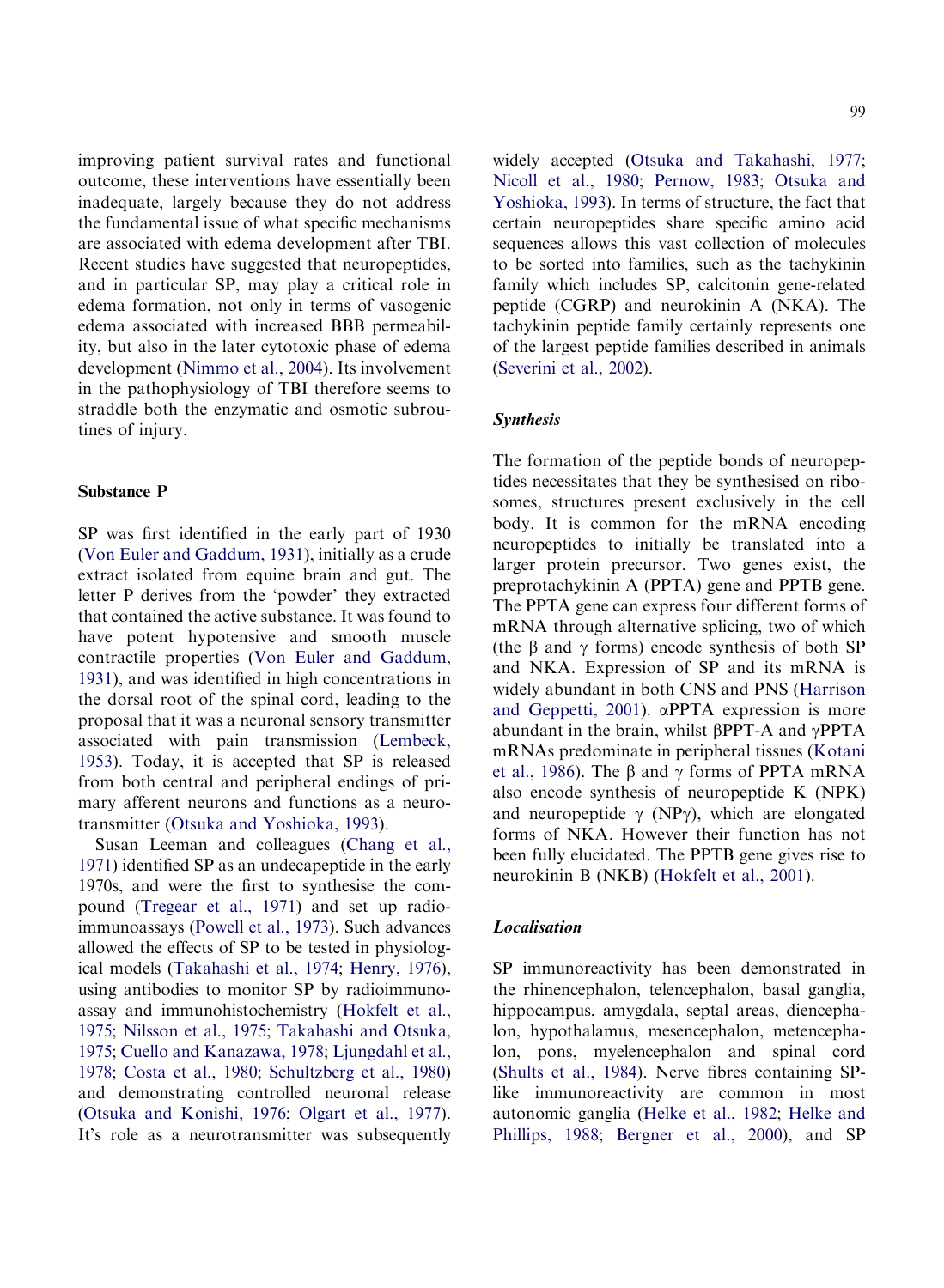immunoreactivity has also been described in trigeminal and dorsal root ganglia [\(Lee et al., 1985](#page-9-0); [Gibbins et al., 1987](#page-8-0)) and intrinsic neurons of the gut ([Sternini et al., 1995\)](#page-11-0). In the autonomic ganglia SP is thought to play a modulatory role, the best characterised response being observed in guinea pig inferior mesenteric ganglion. In these neurons SP mimics a slow depolarisation, which can be evoked by repetitive afferent nerve stimulation [\(Dun and](#page-8-0) [Minota, 1981](#page-8-0)). Peripheral inflammation also leads to an increase in SP immunoreactivity within the superficial spinal cord ([Marlier et al., 1991](#page-10-0)) and increased SP release [\(Schaible et al., 1990\)](#page-11-0). Activation or damage to neurons leads to changes in neuropeptide biosynthesis that results from induction of neuropeptide gene expression [\(Hokfelt et al., 1994](#page-9-0)). Specifically, the expression of PPT mRNA ([Noguchi et al., 1988\)](#page-10-0) and SP (NK1) receptor mRNA [\(McCarson, 1999\)](#page-10-0) are upregulated in the periphery during noxious stimulation or neurogenic inflammation [\(Harrison and](#page-9-0) [Geppetti, 2001\)](#page-9-0).

SP is released from its precursor by the actions of proteases called convertases. Cleavage points for the convertases on the PPT gene are doublets of cationic residues [\(Harrison and Geppetti, 2001](#page-9-0)). After release, the only mechanisms to terminate the action of neuropeptides are diffusion away from the receptor site or degradation by extracellular peptidases. The slow nature of these processes accounts for the prolonged effects of neuropeptides ([Kandel and Squire, 2000\)](#page-9-0).

# Metabolism

Enzymes involved in metabolising SP include neutral endopeptidase (NEP) [\(Matsas et al., 1984](#page-10-0)), SP-degrading enzyme [\(Probert and Hanley, 1987](#page-11-0)), angiotensin-converting enzyme (ACE) ([Skidgel](#page-11-0) [and Erdos, 1987](#page-11-0)), dipeptidyl aminopeptide IV [\(Heymann and Mentlein, 1978](#page-9-0)), post-proline endopeptidase [\(Blumberg et al., 1980](#page-8-0)), cathepsin-D [\(Azaryan and Galoyan, 1988\)](#page-8-0) and cathepsin-E [\(Kageyama, 1993\)](#page-9-0). While all of these enzymes are known to cleave SP in vitro, their individual cellular localisation suggests that NEP and/or ACE are most likely to be involved in the cleavage of SP in vivo ([Nadel, 1991](#page-10-0)). NEP has been demonstrated to metabolise SP in the brain [\(Hooper and Turner, 1987\)](#page-9-0), spinal cord [\(Sakurada](#page-11-0) [et al., 1990\)](#page-11-0) and peripheral tissues ([Di Maria et al.,](#page-8-0) [1998](#page-8-0)), while ACE has been reported to degrade SP in plasma [\(Wang et al., 1991\)](#page-12-0), CSF and substantia nigra. ACE has also been shown to contribute to the degradation of fragments released from NEP. Both NEP and ACE catalyse the hydrolysis bonds of SP, leaving the peptide lacking the carboxyl terminal regions required to bind to the tachykinin receptors ([Skidgel and Erdos, 1987](#page-11-0)).

### Receptors

The biological actions of SP are mediated by tachykinin (neurokinin: NK) receptors ([Harrison](#page-9-0) [and Geppetti, 2001](#page-9-0)), rhodopsin-like membrane structures consisting of seven hydrophobic transmembrane domains, connected by extracellular and intracellular loops and coupled to G-proteins [\(Nakanishi, 1991;](#page-10-0) [Gerard et al., 1993;](#page-8-0) [Maggi and](#page-10-0) [Schwartz, 1997](#page-10-0)). There are three types of mammalian tachykinin receptors that have been cloned:  $NK<sub>1</sub>$ ,  $NK<sub>2</sub>$  and  $NK<sub>3</sub>$  exhibiting preferences for SP, NKA and NKB, respectively [\(Regoli et al., 1994](#page-11-0)). Endogenous tachykinins are not highly selective for any given receptor, and may act on all three receptors with varying affinities under certain conditions such as receptor availability or high peptide concentrations. For this reason SP activates not only  $NK_1$  receptors, but also  $NK_2$ and  $NK<sub>3</sub>$  receptors in a number of tissues [\(Regoli](#page-11-0) [et al., 1994](#page-11-0)).

# Functions

SP has been implicated in memory and reinforcement processes. The amino terminus  $(NH<sub>2</sub>)$  of SP has been found to be involved in the memory promoting effects of SP while the carboxy terminus (COOH) is involved in reinforcing properties. An  $NK<sub>1</sub>$  antagonist (WIN 51708) was found to block these actions, indicating that the behavioural effects of SP are mediated by  $NK_1$  receptor [\(Hasenohrl](#page-9-0) [et al., 2000\)](#page-9-0). SP is also expressed widely in areas of the brain involved in fear producing pathways,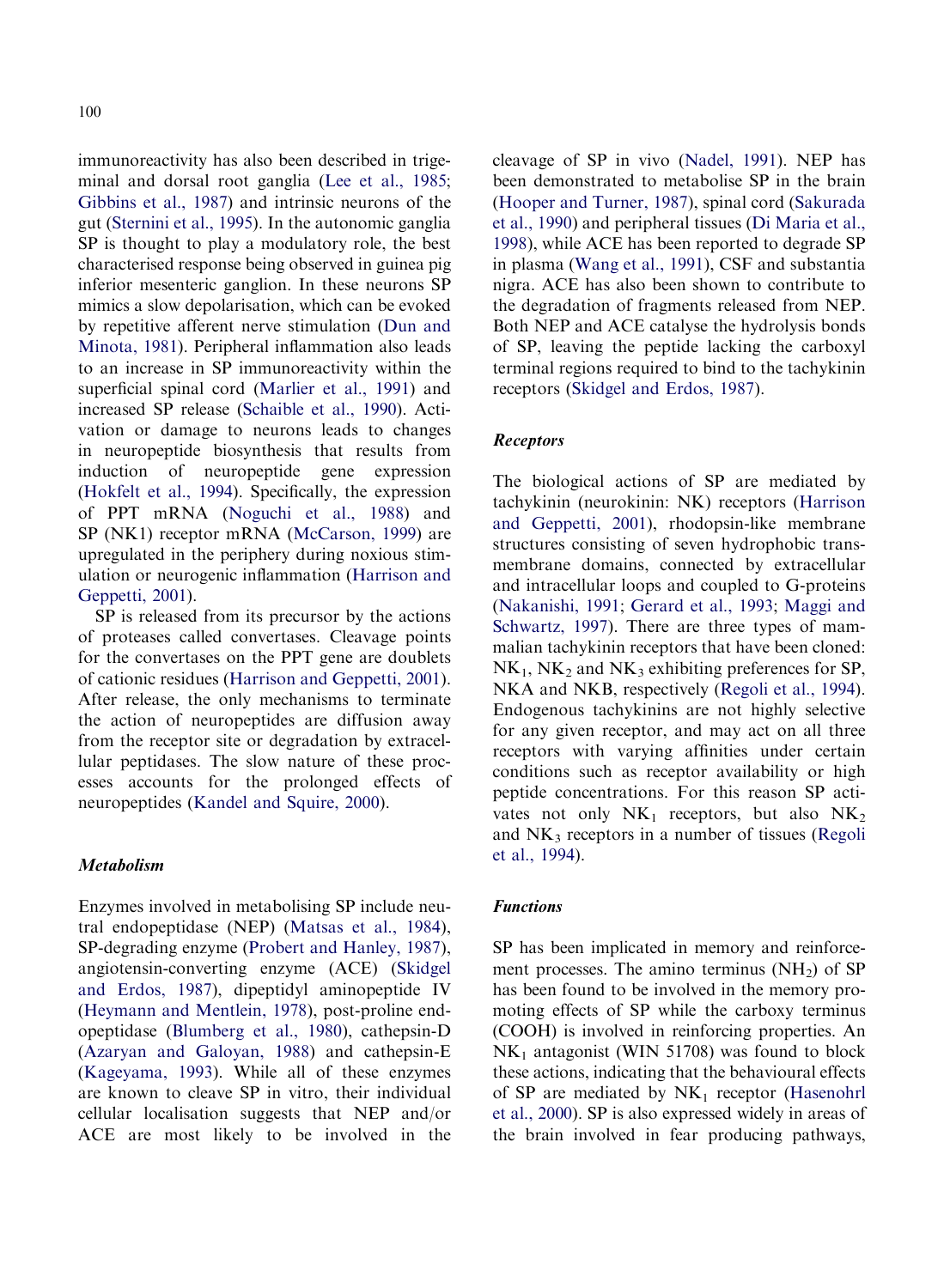including the amygdala, septum, hippocampus, hypothalamus and periaqueductal gray [\(Rupniak](#page-11-0) [and Kramer, 1999](#page-11-0)), and accordingly is released in response to aversive stimuli. As expected, injection of SP into regions such as the periaqueductal gray modulates defensive reactions, while administration of an  $NK_1$  antagonist inhibits long-lasting audible vocalisation, which is a sign of anxiety and fear [\(Severini et al., 2002\)](#page-11-0). Intracerebroventricular injection of SP results in many diverse effects in rodents including increased blood pressure and heart rate, increased hindlimb rearing behaviour, scratching, skin biting and grooming.

In bronchial smooth muscle, activation of sensory neurons leads to vasodilation and increased vascular permeability, effects that are abolished by pretreatment with capsaicin, an agent that causes neuropeptide depletion, or by treatment with a SP antagonist. Histamine antagonists also blocked nearly all of the stimulatory effects of SP. Therefore, SP containing neurons play a major role in the local regulation of airway resistance and interstitial fluid transfer in various pathological conditions ([Lundberg et al., 1983](#page-10-0)).

#### Trigeminovascular system

Cerebral blood vessels are innervated by a combination of sympathetic, parasympathetic and trigeminal somatic nerve fibres all of which are important in cerebrovascular regulation [\(Atalay](#page-7-0) [et al., 2002\)](#page-7-0). The trigeminal component of this innervation is commonly referred to as the trigeminovascular system. This system has been shown to transmit pain sensation from the dura mater and cranial vessels ([Huber, 1899](#page-9-0); [Penfield, 1932,](#page-10-0) [1934, 1940;](#page-10-0) [Feindel et al., 1960](#page-8-0)). The perivascular endings of trigeminovascular fibres contain several neurotransmitters including SP [\(Edvinsson et al.,](#page-8-0) [1989\)](#page-8-0), CGRP ([Uddman et al., 1985](#page-11-0); [McCulloch](#page-10-0) [et al., 1986\)](#page-10-0), NKA [\(Edvinsson et al., 1988](#page-8-0)), nitric oxide and amylin [\(Edvinsson et al., 2001](#page-8-0)).

### Neurogenic inflammation

[Bayliss \(1901\)](#page-8-0) initially described vasodilatation of lower limb vessels following stimulation of the

dorsal root ganglia. The concept of neurogenic inflammation has since evolved to encompass vasodilatation, plasma extravasation and neuronal hypersensitivity caused by the release of neuropeptides, including SP and CGRP, from sensory neurons [\(Black, 2002](#page-8-0)). The effects of sensory neuropeptides are particularly prominent at the level of the vasculature where they cause vasodilation of arterioles, plasma protein extravasation in post-capillary venules and leukocyte adhesion to endothelial cells of venules ([Geppetti et al., 1995](#page-8-0)). Additional tissue-specific responses produced by neurogenic inflammation include smooth muscle relaxation/contraction in the urinary bladder, ureter and iris, inotropic and chronotropic effect on the heart and bronchoconstriction in the airways amongst others ([Geppetti et al., 1995\)](#page-8-0).

Peptide-containing primary sensory neurons are characterised by their unique sensitivity to capsaicin, the pungent ingredient found in capsicum [\(Szallasi and Blumberg, 1999\)](#page-11-0). The recent cloning of the channel operated by capsaicin, the transient receptor potential vanilloid receptor-1 (TRPVR-1) [\(Caterina et al., 1997\)](#page-8-0), has clarified the molecular basis of the selective action of capsaicin on sensory neurons. This seven transmembrane domain protein is a non-selective cation channel, whose endogenous stimulants include heat  $(>43^{\circ}C)$  and protons. Subsets of primary sensory neurons are stimulated selectively by capsaicin, causing the release of sensory neuropeptides and promoting neurogenic inflammation. At higher concentrations capsaicin kills neurons, blocking the genesis of subsequent neurogenic inflammatory responses [\(Szallasi and Blumberg, 1999](#page-11-0)). These neurons are defined as ''capsacin-sensitive'' due to the specific excitatory/desensitisation effect of capsaicin [\(Szolcsanyi and Mozsik, 1984](#page-11-0)).

### Edema

Of all the secondary injury factors involved in the development of neuronal dysfunction, edema formation is thought to be central to outcome following injury ([Lobato et al., 1988](#page-10-0); [Sarabia et al.,](#page-11-0) [1988](#page-11-0)). This is particularly the case in younger victims of TBI where formation of edema within the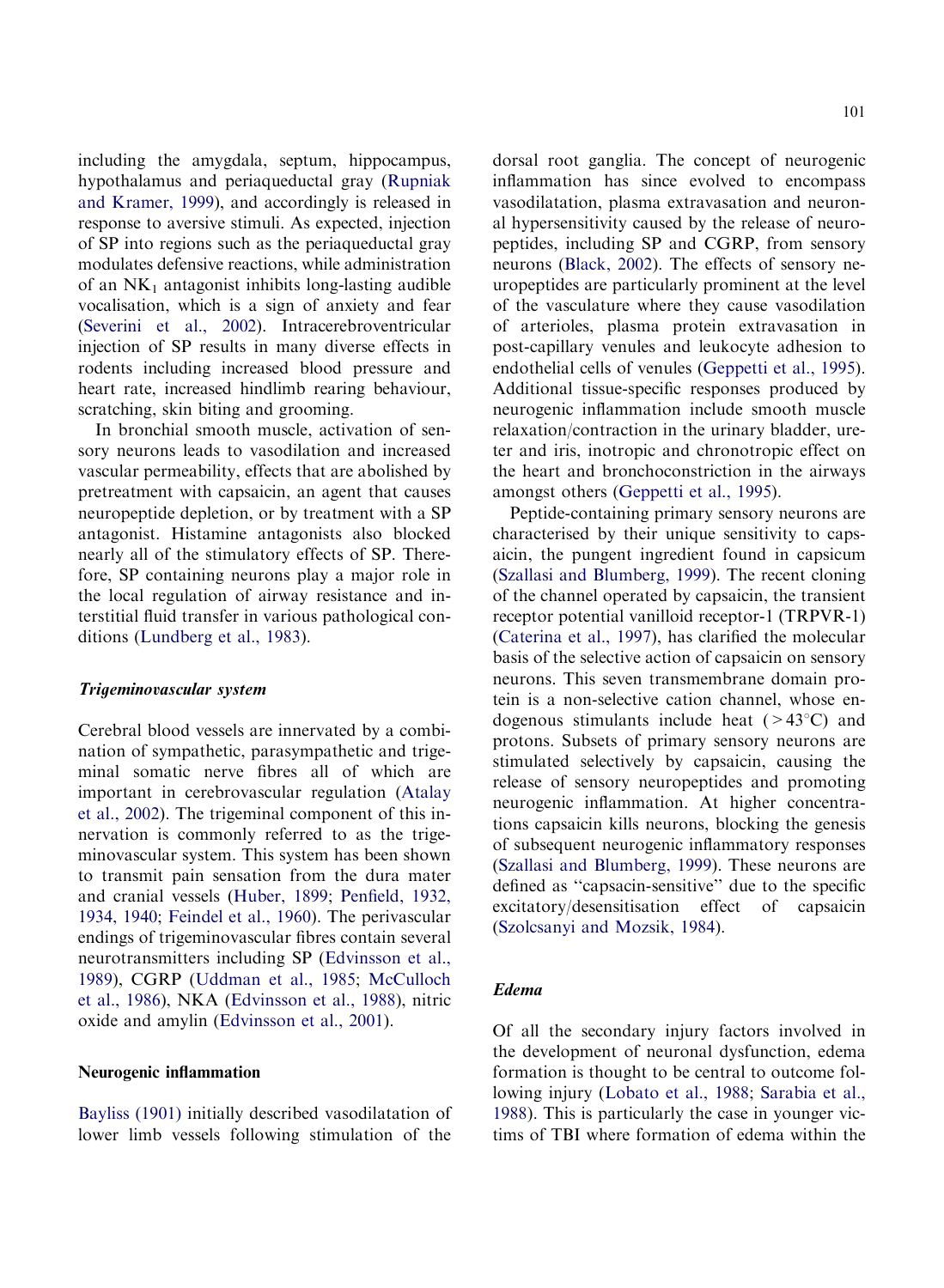brain has been found to be responsible for 50% of all death and disability ([Feickert et al., 1999\)](#page-8-0). The mechanisms associated with cerebral edema formation remain largely unknown, however, investigation of peripheral tissues ([Woie et al., 1993\)](#page-12-0) has demonstrated an association between neuropeptides, development of increased vascular permeability and subsequent edema formation. Termed neurogenic inflammation, the process involves the stimulation of the slow velocity C-fibres (nociceptors), initiating the release of neuropeptides [\(Woie et al., 1993\)](#page-12-0) including SP, CGRP and NKA, which produce vasodilation, edema and tissue swelling. While SP has been recognised as being primarily associated with increased vascular permeability, SP is stored and co-released from sensory nerve endings with CGRP, which is a most potent endogenous vasodilator, and displays potent edema producing activity in the presence of SP [\(Severini et al., 2002\)](#page-11-0).

When left unchecked cerebral edema results in an increase in ICP that may lead to a decrease in tissue perfusion, localised hypoxia and ischemia, and in severe cases brain herniation and death. It is therefore of paramount importance that edema genesis is inhibited following TBI. Whilst a number of studies have investigated the role of classical inflammation in edema formation following TBI ([Stahel et al., 1998;](#page-11-0) [Lenzlinger et al., 2001](#page-9-0); [Stein and Hoffman, 2003;](#page-11-0) [Besson et al., 2005\)](#page-8-0), to date only one study has examined the role of neurogenic inflammation post-trauma. [Nimmo et al.](#page-10-0) [\(2004\)](#page-10-0) demonstrated that capsaicin administered prior to TBI significantly attenuated BBB opening, edema formation and the development of both motor and cognitive deficits. The authors concluded that a capsaicin-induced depletion of neuropeptides clearly prevented the development of neurogenic inflammation, and inhibited development of vasogenic edema (Fig. 1). Although, this study demonstrated a role for neurogenic inflammation in TBI, the identification of which neuropeptide is primarily involved in the formation of increased BBB permeability and edema formation was not established.

Previous studies of peripheral edema have shown that SP is the neuropeptide most closely associated with capsaicin sensitivity ([Saria, 1984](#page-11-0);



Fig. 1. Alterations in brain water content at 5h following diffuse traumatic brain injury in rats. Vehicle treated controls showed significantly more  $(p < 0.001)$  edema than either sham or capsaicin pre-treated animals.

[Yonehara et al., 1987;](#page-12-0) [De and Ghosh, 1990;](#page-8-0) [Laird](#page-9-0) [et al., 2000\)](#page-9-0). It is also well known that SP is the neuropeptide responsible for increased vascular permeability, whereas CGRP is primarily associated with vasodilation. Finally, [Kramer et al.](#page-9-0) [\(2003\)](#page-9-0) have demonstrated in studies of cardiac ischaemia that SP release is increased with magnesium depletion; declines in magnesium concentration have been widely described following TBI ([Vink et al., 1987, 1988\)](#page-12-0). Therefore it is feasible to propose that drugs acting on SP receptors, and in particular  $NK_1$  receptor [\(Hokfelt](#page-9-0) [et al., 2001\)](#page-9-0), may be beneficial in disease treatment. Studies of neurogenic inflammation following acute brain injury have provided evidence supporting such a possibility.

#### Acute CNS injury

Virtually all blood vessels of the body are surrounded by sensory nerve fibres that contain both CGRP and SP. Cerebral arteries, in particular, appear to receive a dense supply of these neurones, and it is therefore consistent that these neurones have a role as mediators of the inflammatory process following injury. Studies of migraine [\(Ferrari, 1998\)](#page-8-0) have indeed demonstrated that neuropeptides are a therapeutic target to reduce vascular permeability. However, only a limited number of studies have demonstrated that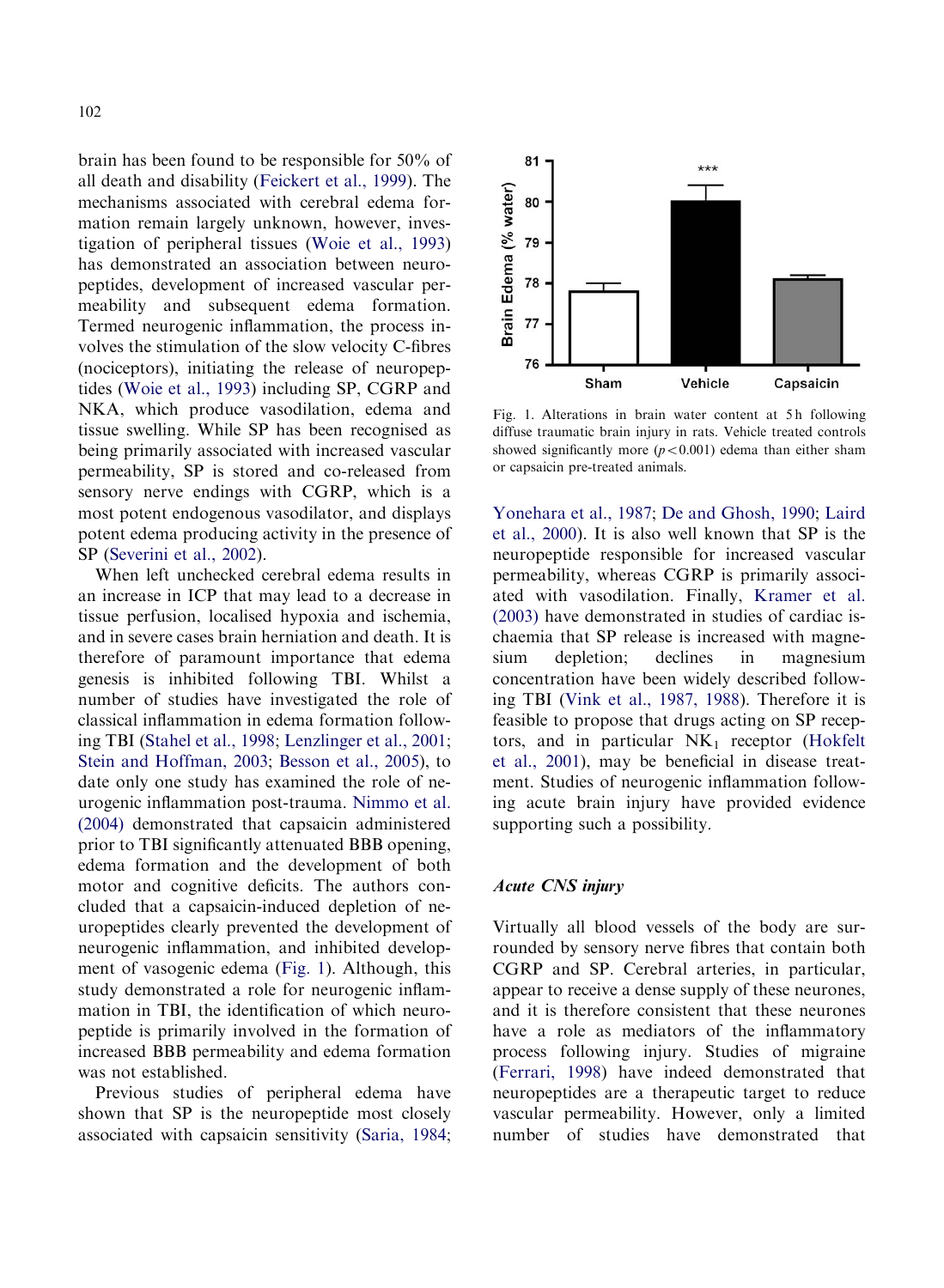neurogenic inflammation may play a role in acute injury. Significant amounts of SP release has been detected in the nervous system following both peripheral nerve injury ([Malcangio et al., 2000](#page-10-0)), traumatic spinal cord injury ([Sharma et al., 1990\)](#page-11-0) and more recently, in vitro studies of endothelium stimulation [\(Annunziata et al., 2002](#page-7-0)). In our own TBI studies, perivascular SP immunoreactivity has been shown to increase after TBI (Fig. 2), irrespective of the injury model (focal versus diffuse) or severity of injury. In ischaemia, SP immunoreactivity has been shown to increase in GABAergic interneurons around regions of infarction, and transiently expressed in cerebrovenular endothelium ([Stumm et al., 2001\)](#page-11-0). Our own studies have shown increased SP immunoreactivity following ischaemic brain injury in the rat, which was associated with a significant increase in edema formation [\(Turner et al., 2006\)](#page-11-0). With respect to the glial response after acute injury, receptor-binding sites for SP have been shown to increase on glia after neuronal injury ([Mantyh et al., 1989](#page-10-0)). Because SP is known to regulate inflammatory and immune responses in peripheral tissue, it therefore may regulate the glial response to injury. Subsequent studies have confirmed that SP receptors are expressed on astrocytes after injury and may therefore be linked to their transformation to reactive astrocytes ([Lin, 1995](#page-9-0)). This increase was not observed in undamaged areas.

Several studies using  $NK<sub>1</sub>$  receptor antagonists also support a role for SP in neurogenic inflammation following ischaemic injury, although few have been applied to studies of the CNS. For example, in a rodent cerebral stroke model, the  $NK_1$  receptor antagonist (SR140333) reduced infarct volume after focal ischaemia, implying that that SP might play a role in exacerbating ischaemic damage [\(Yu et al., 1997\)](#page-12-0). However, despite these positive findings there has been no further work published in this area. Interestingly, serum levels of SP have been measured in humans with both transient ischaemic attack and complete stroke, and these have been found to be significantly elevated compared with controls ([Bruno et al.,](#page-8-0) [2003](#page-8-0)). In other organs, post-ischaemic blockade of tachykinin receptors have been shown to inhibit vascular permeability, neutrophil recruitment, intestinal haemorrhage and neutropaenia following ischaemia and reperfusion of the superior mesenteric artery in the rat [\(Souza et al., 2002](#page-11-0)). Similarly, SP antagonists reduced post-ischaemic myocardial injury in rats with dietary Mg deficiency [\(Kramer et al., 1997](#page-9-0)), and the authors suggest that SP may play an early critical role in inflammatory/pro-oxidant responses following ischaemia. This finding is of particular interest to TBI as traumatic injury produces sustained decline in intracellular magnesium, implying that SP may significantly contribute to the detrimental effects of magnesium deficiency [\(Heath and Vink, 1996](#page-9-0)).

# $NK<sub>1</sub>$  receptor antagonists

A number of groups have hypothesised that tachykinin receptor antagonists may have several therapeutic applications ([Watling, 1992](#page-12-0); [Lowe](#page-10-0)



Fig. 2. SP immunoreactivity at 5 h following diffuse traumatic brain injury in the rat in (A) sham, uninjured rat cortex and (B) injured rat cortex. Note the qualitative increase in perivascular SP immunoreactivity (bar =  $100 \,\mu m$ ).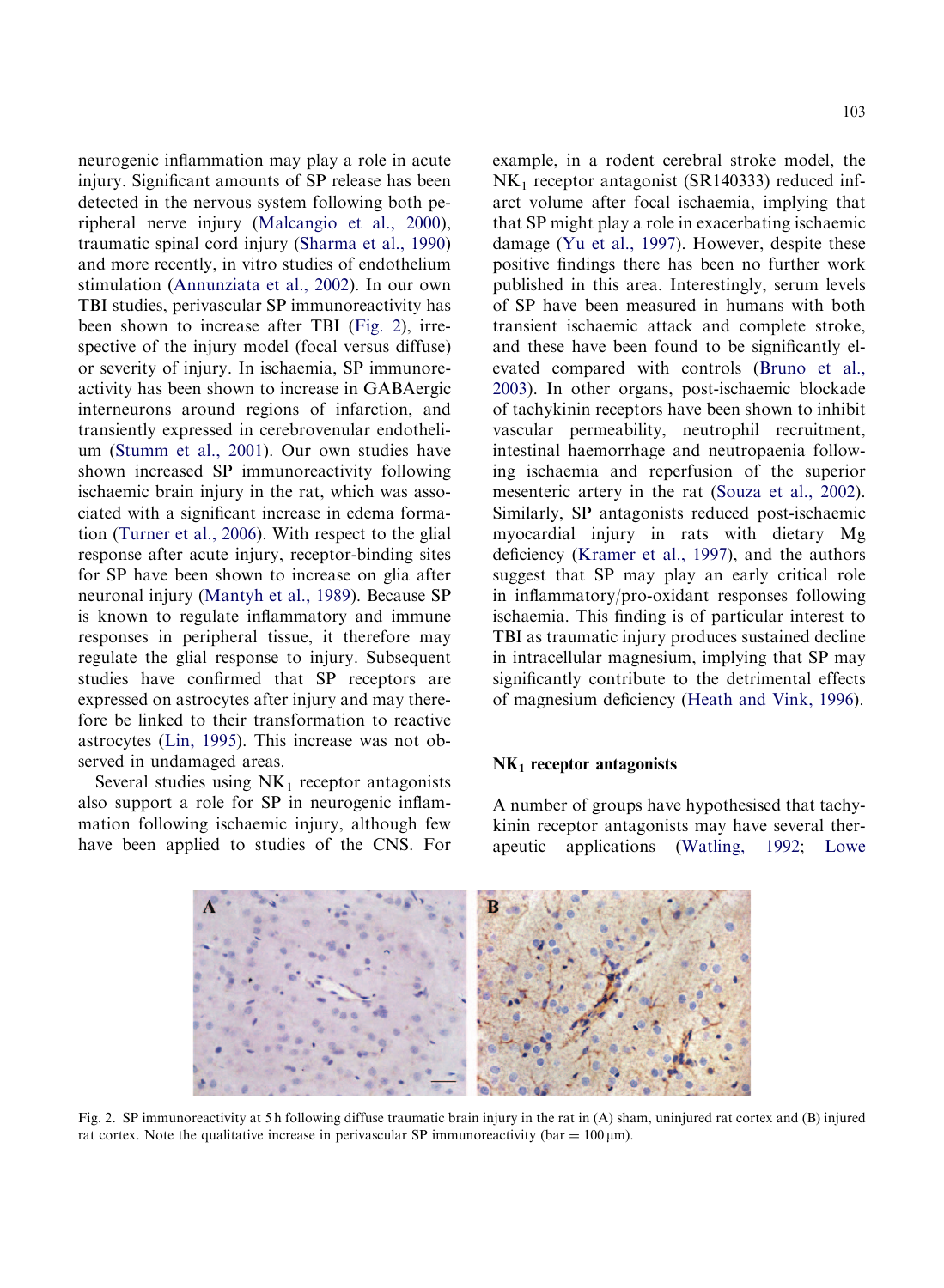<span id="page-7-0"></span>[et al., 1994](#page-10-0); [Rupniak et al., 2000](#page-11-0)). The notion of antagonising SP was first raised by [Leban et al.](#page-9-0) [\(1979\)](#page-9-0) when examining the effects of SP agonists in the guinea pig ileum. Subsequently, [Folkers](#page-8-0) [et al. \(1981\)](#page-8-0) discussed the chemical design of SP antagonists, before [Engberg et al. \(1981\)](#page-8-0) developed the first synthetic peptide antagonist (D-Pro, D-Trp)-SP for use in the CNS, specifically the block of locus coeruleus (LC) neurones. However, the affinity and metabolic instability of peptides limited their usefulness for in vivo studies. It was the development of the first non-peptide SP antagonist by [Snider et al. \(1991\)](#page-11-0), who showed that CP-96345 was a potent, competitive and highly selective antagonist of the  $NK<sub>1</sub>$  receptor, that initiated a new wave of interest in these compounds. This antagonist was further refined to create the highly potent *n*-acetyl-L-tryptophan benzyl esters [\(MacLeod et al., 1993, 1995\)](#page-10-0), and it was the 3,5-bis (trifluoromethyl) benzyl ester (L-732138) that led to the inhibition of SP-induced inositol phosphate accumulation in Chinese hamster ovarian cells expressing the human  $NK_1$  receptor. L-732138 was then used as a starting point to identify highaffinity SP receptor antagonists with improved in vivo activity. [Rupniak and Kramer \(1999\)](#page-11-0) first described the efficacy of SP antagonists in the treatment of experimental depression and emesis, with the  $NK_1$  receptor antagonists being able to decrease anxiety ([Santarelli et al., 2001\)](#page-11-0) and depression with fewer side effects than other drugs of choice for the treatment of depression [\(Severini](#page-11-0) [et al., 2002\)](#page-11-0). [Ranga and Krishnan \(2002\)](#page-11-0) subsequently published the first use of the SP antagonist MK-0869 in the treatment of clinical depression and anxiety.  $NK_1$  receptor antagonists have also been tested in dental pain, osteoarthritis, neuropathic pain and migraine however no analgesic effects have been reported in studies to date [\(Hokfelt et al., 2001\)](#page-9-0).

An alternative to inhibiting SP binding is to decrease neuropeptide release and depleting neuropeptide stores using the vanilloid agonist capsaicin [\(Cadieux et al., 1986;](#page-8-0) [Kashiba et al., 1997](#page-9-0)). [Nimmo](#page-10-0) [et al. \(2004\)](#page-10-0) were able to demonstrate that neuropeptide-depletion prior to induction of TBI attenuated the development of BBB dysfunction and vasogenic edema formation associated with neurogenic inflammation, as well as improve motor and cognitive function after TBI. In guinea pig skin, administration of the  $NK_1$  receptor antagonist RP 67580 was able to inhibit SP-induced edema formation and white blood cell accumulation [\(Campos and Calixto, 2000\)](#page-8-0). In vitro studies of endothelial injury have supported a potential role for SP antagonists in the treatment of BBB dysfunction by demonstrating that such antagonists neutralised increased BBB permeability, upregulation of MHC-II molecules, reduced expression of ICAM-1 and prevented associated cell morphological changes (Annunziata et al., 2002).

# Conclusion

While a role for neurogenic inflammation in vascular permeability and edema formation has been described in peripheral tissues for a number of years, few studies have examined the potential for neurogenic inflammation to influence BBB permeability and edema formation after traumatic brain injury. Those studies that have investigated a role for neuropeptides in acute brain injury have demonstrated that inhibition of release attenuates BBB permeability and edema formation after injury, and results in an associated improvement in functional outcome. Immunohistochemistry studies have demonstrated that increased SP levels are observed perivascularly, confirming a potential role in vasogenic edema formation. Given the apparent lack of side effects from this class of compound, and the potential to improve posttraumatic anxiety and depression, inhibition of the SP pathway using  $NK_1$  receptor antagonists is expected to provide a novel approach to the management of edema formation and improvement of functional outcome after TBI.

# References

- Annunziata, P., Cioni, C., Santonini, R. and Paccagnini, E. (2002) Substance P antagonist blocks leakage and reduces activation of cytokine-stimulated rat brain endothelium. J. Neuroimmunol., 131: 41–49.
- Atalay, B., Bolay, H., Dalkara, T., Soylemezoglu, F., Oge, K. and Ozcan, O.E. (2002) Transcorneal stimulation of trigeminal nerve afferents to increase cerebral blood flow in rats with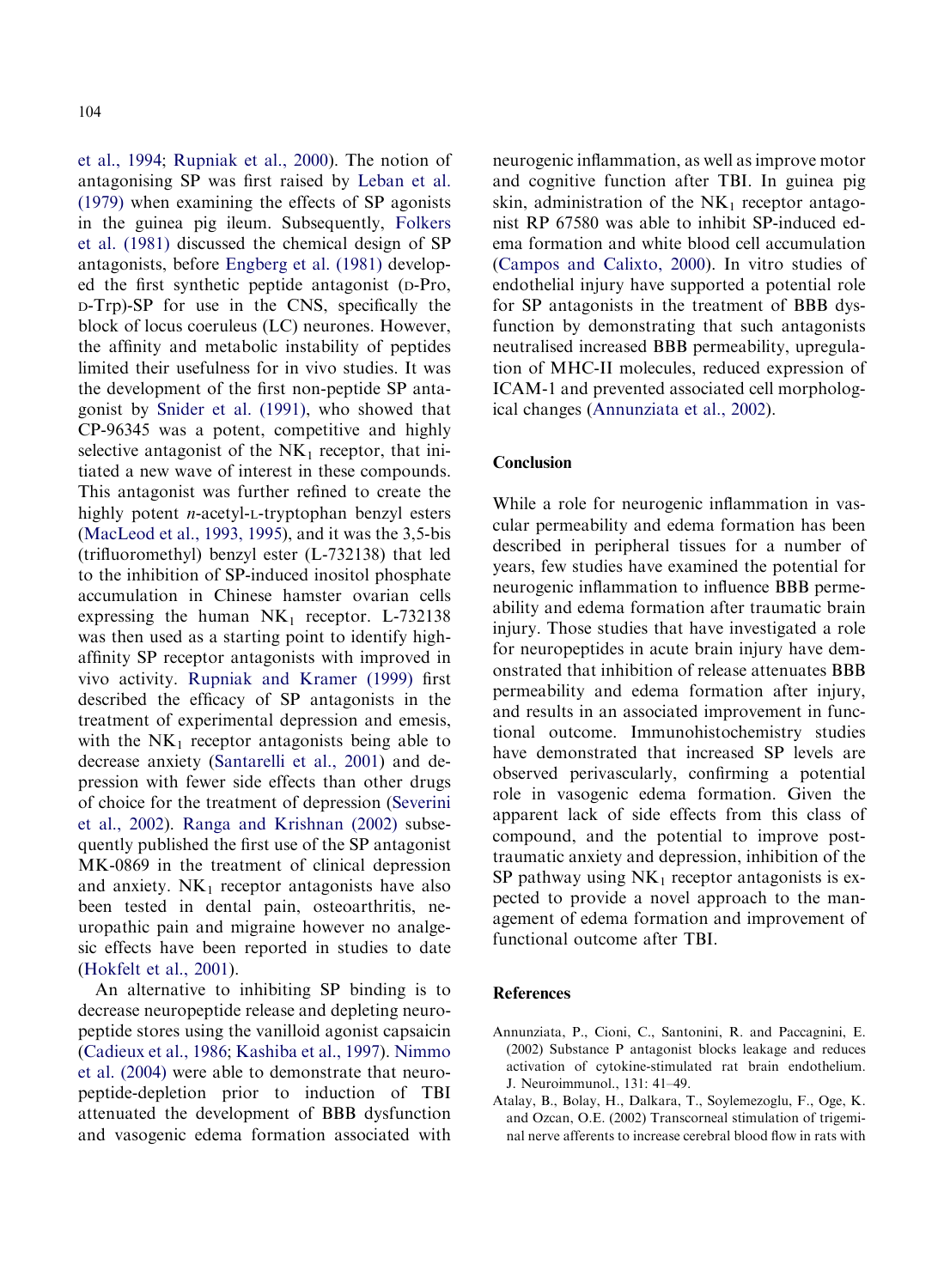<span id="page-8-0"></span>cerebral vasospasm: a noninvasive method to activate the trigeminovascular reflex. J. Neurosurg., 97: 1179–1183.

- Azaryan, A.V. and Galoyan, A.A. (1988) Substrate specificity of cerebral cathepsin D and high-Mr aspartic endopeptidase. J. Neurosci. Res., 19: 268–271.
- Bayliss, W.M. (1901) On the origin from the spinal cord of the vaso-dilator of the hindlimb, and on the nature of these fibers. J. Physiol. (Lond.), 32: 1025–1043.
- Bergner, A.J., Murphy, S.M. and Anderson, C.R. (2000) After axotomy, substance P and vasoactive intestinal peptide expression occurs in pilomotor neurons in the rat superior cervical ganglion. Neuroscience, 96: 611–618.
- Besson, V.C., Chen, X.R., Plotkine, M. and Marchand-Verrecchia, C. (2005) Fenofibrate, a peroxisome proliferator-activated receptor alpha agonist, exerts neuroprotective effects in traumatic brain injury. Neurosci. Lett., 388: 7–12.
- Black, P.H. (2002) Stress and the inflammatory response: a review of neurogenic inflammation. Brain Behav. Immun., 16: 622–653.
- Blumberg, S., Teichberg, V.I., Charli, J.L., Hersh, L.B. and Mckelvy, J.F. (1980) Cleavage of substance P to an N-terminal tetrapeptide and a C-terminal heptapeptide by a post-proline cleaving enzyme from bovine brain. Brain Res., 192: 477–486.
- Bruno, G., Tega, F., Bruno, A., Graf, U., Corelli, F., Molfetta, R. and Barucco, M. (2003) The role of substance P in cerebral ischemia. Int. J. Immunopathol. Pharmacol., 16: 67–72.
- Bullock, R., Maxwell, W.L., Graham, D.I., Teasdale, G.M. and Adams, J.H. (1991) Glial swelling following human cerebral contusion: an ultrastructural study. J. Neurol. Neurosurg. Psychiatry, 54: 427–434.
- Cadieux, A., Springall, D.R., Mulderry, P.K., Rodrigo, J., Ghatei, M.A., Terenghi, G., Bloom, S.R. and Polak, J.M. (1986) Occurrence, distribution and ontogeny of CGRP immunoreactivity in the rat lower respiratory tract: effect of capsaicin treatment and surgical denervations. Neuroscience, 19: 605–627.
- Campos, M.M. and Calixto, J.B. (2000) Neurokinin mediation of edema and inflammation. Neuropeptides, 34: 314–322.
- Caterina, M.J., Schumacher, M.A., Tominaga, M., Rosen, T.A., Levine, J.D. and Julius, D. (1997) The capsaicin receptor: a heat-activated ion channel in the pain pathway. Nature, 389: 816–824.
- Cervos-Navarro, J. and Lafuente, J.V. (1991) Traumatic brain injuries: structural changes. J. Neurol. Sci., 103(Suppl): S3–S14.
- Chang, M.M., Leeman, S.E. and Niall, H.D. (1971) Aminoacid sequence of substance P. Nat. New Biol., 232: 86–87.
- Costa, M., Cuello, A.C., Furness, J.B. and Franco, R. (1980) Distribution of enteric neurons showing immunoreactivity for substance P in the guinea-pig ileum. Neuroscience, 5: 323–331.
- Cuello, A.C. and Kanazawa, I. (1978) The distribution of substance P immunoreactive fibers in the rat central nervous system. J. Comp. Neurol., 178: 129–156.
- De, A.K. and Ghosh, J.J. (1990) Inflammatory responses induced by substance P in rat paw. Indian J. Exp. Biol., 28: 946–948.
- Di Maria, G.U., Bellofiore, S. and Geppetti, P. (1998) Regulation of airway neurogenic inflammation by neutral endopeptidase. Eur. Respir. J., 12: 1454–1462.
- Dietrich, W.D., Alonso, O. and Halley, M. (1994) Early microvascular and neuronal consequences of traumatic brain injury: a light and electron microscopic study in rats. J. Neurotrauma, 11: 289–301.
- Dun, N.J. and Minota, S. (1981) Effects of substance P on neurones of the inferior mesenteric ganglia of the guinea-pig. J. Physiol., 321: 259–271.
- Edvinsson, L., Brodin, E., Jansen, I. and Uddman, R. (1988) Neurokinin A in cerebral vessels: characterization, localization and effects in vitro. Regul. Pept., 20: 181–197.
- Edvinsson, L., Ekman, R. and Thulin, T. (1989) Reduced levels of calcitonin gene-related peptide (CGRP) but not substance P during and after treatment of severe hypertension in man. J. Hum. Hypertens, 3: 267–270.
- Edvinsson, L., Elsas, T., Suzuki, N., Shimizu, T. and Lee, T.J. (2001) Origin and co-localization of nitric oxide synthase, CGRP, PACAP, and VIP in the cerebral circulation of the rat. Microsc. Res. Tech., 53: 221–228.
- Engberg, G., Svensson, T.H., Rosell, S. and Folkders, K. (1981) A synthetic peptide as an antagonist of substance P. Nature, 293: 222–223.
- Engel, S., Schluesener, H., Mittelbronn, M., Seid, K., Adjodah, D., Wehner, H.D. and Meyermann, R. (2000) Dynamics of microglial activation after human traumatic brain injury are revealed by delayed expression of macrophage-related proteins MRP8 and MRP14. Acta Neuropathol. (Berl.), 100: 313–322.
- Feickert, H.J., Drommer, S. and Heyer, R. (1999) Severe head injury in children: impact of risk factors on outcome. J. Trauma, 47: 33–38.
- Feindel, W., Penfield, W. and Mc, N.F. (1960) The tentorial nerves and localization of intracranial pain in man. Neurology, 10: 555–563.
- Ferrari, M.D. (1998) Migraine. Lancet, 351: 1043–1051.
- Fleminger, S. and Ponsford, J. (2005) Long term outcome after traumatic brain injury. BMJ, 331: 1419–1420.
- Folkers, K., Horig, J., Rosell, S. and Bjorkroth, U. (1981) Chemical design of antagonists of substance P. Acta Physiol. Scand., 111: 505–506.
- Gennarelli, T.A. and Graham, D.I. (1998) Neuropathology of the head injuries. Semin. Clin. Neuropsychiatry, 3: 160–175.
- Geppetti, P., Bertrand, C., Ricciardolo, F.L. and Nadel, J.A. (1995) New aspects on the role of kinins in neurogenic inflammation. Can. J. Physiol. Pharmacol., 73: 843-847.
- Gerard, N.P., Bao, L., Xiao-Ping, H. and Gerard, C. (1993) Molecular aspects of the tachykinin receptors. Regul. Pept., 43: 21–35.
- Gibbins, I.L., Furness, J.B. and Costa, M. (1987) Pathwayspecific patterns of the co-existence of substance P, calcitonin gene-related peptide, cholecystokinin and dynorphin in neurons of the dorsal root ganglia of the guinea-pig. Cell Tissue Res., 248: 417–437.
- Graham, D.I., Clark, J.C., Adams, J.H. and Gennarelli, T.A. (1992) Diffuse axonal injury caused by assault. J. Clin. Pathol., 45: 840–841.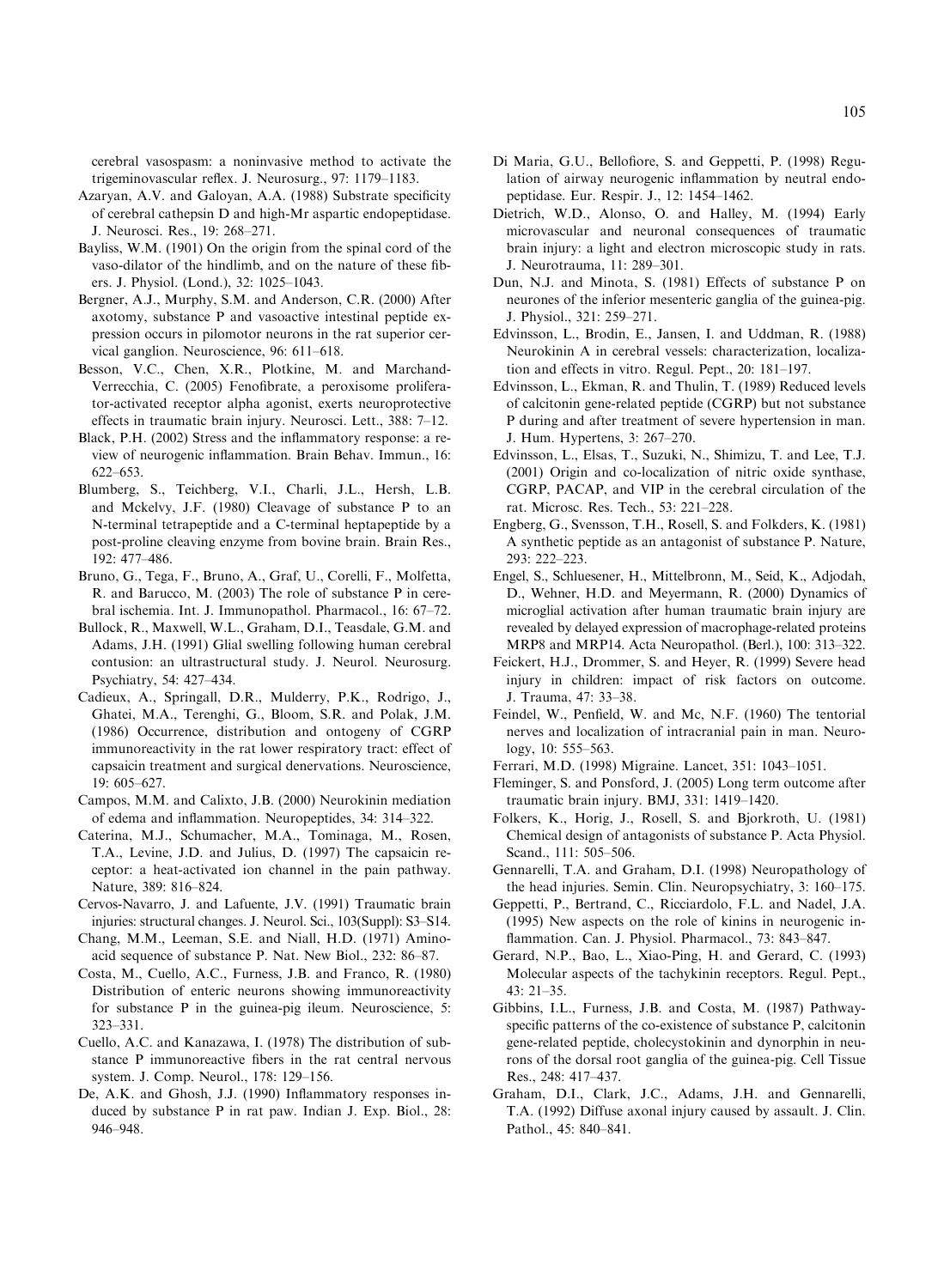- <span id="page-9-0"></span>Graham, D.I., Gennarelli, T.A. and McIntosh, T.K. (2002) Greenfield's neuropathology. Arnold, New York.
- Graham, D.I., Gentleman, S.M., Nicoll, J.A., Royston, M.C., Mckenzie, J.E., Roberts, G.W. and Griffin, W.S. (1996) Altered beta-APP metabolism after head injury and its relationship to the aetiology of Alzheimer's disease. Acta Neurochir. Suppl., 66: 96–102.
- Harrison, S. and Geppetti, P. (2001) Substance P. Int. J. Biochem. Cell Biol., 33: 555–576.
- Hasenohrl, R.U., Souza-Silva, M.A., Nikolaus, S., Tomaz, C., Brandao, M.L., Schwarting, R.K. and Huston, J.P. (2000) Substance P and its role in neural mechanisms governing learning, anxiety and functional recovery. Neuropeptides, 34: 272–280.
- Hausmann, R. and Betz, P. (2000) The time course of the vascular response to human brain injury: an immunohistochemical study. Int. J. Legal Med., 113: 288–292.
- Hausmann, R., Kaiser, A., Lang, C., Bohnert, M. and Betz, P. (1999) A quantitative immunohistochemical study on the time-dependent course of acute inflammatory cellular response to human brain injury. Int. J. Legal Med., 112: 227–232.
- Heath, D.L. and Vink, R. (1996) Traumatic brain axonal injury produces sustained decline in intracellular free magnesium concentration. Brain Res., 738: 150–153.
- Helke, C.J., Neil, J.J., Massari, V.J. and Loewy, A.D. (1982) Substance P neurons project from the ventral medulla to the intermediolateral cell column and ventral horn in the rat. Brain Res., 243: 147–152.
- Helke, C.J. and Phillips, E.T. (1988) Substance P antagonistinduced spinal cord vasoconstriction: effects of thyrotropinreleasing hormone and substance P agonists. Peptides, 9: 1307–1315.
- Henry, J.L. (1976) Effects of substance P on functionally identified units in cat spinal cord. Brain Res., 114: 439–451.
- Heymann, E. and Mentlein, R. (1978) Liver dipeptidyl aminopeptidase IV hydrolyzes substance P. FEBS Lett., 91: 360–364.
- Hokfelt, T., Kellerth, J.O., Nilsson, G. and Pernow, B. (1975) Experimental immunohistochemical studies on the localization and distribution of substance P in cat primary sensory neurons. Brain Res., 100: 235–252.
- Hokfelt, T., Pernow, B. and Wahren, J. (2001) Substance P: a pioneer amongst neuropeptides. J. Intern. Med., 249: 27–40.
- Hokfelt, T., Zhang, X. and Wiesenfeld-Hallin, Z. (1994) Messenger plasticity in primary sensory neurons following axotomy and its functional implications. Trends Neurosci., 17: 22–30.
- Holmin, S., Soderlund, J., Biberfeld, P. and Mathiesen, T. (1998) Intracerebral inflammation after human brain contusion. Neurosurgery, 42: 291–298; discussion 298–299.
- Hooper, N.M. and Turner, A.J. (1987) Isolation of two differentially glycosylated forms of peptidyl-dipeptidase A (angiotensin converting enzyme) from pig brain: a re-evaluation of their role in neuropeptide metabolism. Biochem. J., 241: 625–633.
- Huber, G.C. (1899) Observations on the innervation of intracranial vessels. J. Comp. Neurol., 9: 1–34.
- Kageyama, T. (1993) Rabbit procathepsin E and cathepsin E. Nucleotide sequence of cDNA, hydrolytic specificity for biologically active peptides and gene expression during development. Eur. J. Biochem., 216: 717–728.
- Kandel, E.R. and Squire, L.R. (2000) Neuroscience: breaking down scientific barriers to the study of brain and mind. Science, 290: 1113–1120.
- Kashiba, H., Ueda, Y. and Senba, E. (1997) Systemic capsaicin in the adult rat differentially affects gene expression for neuropeptides and neurotrophin receptors in primary sensory neurons. Neuroscience, 76: 299–312.
- Kotani, Y., Hirota, Y., Sugiyama, K., Joh, S., Shibutani, T., Matsuura, H. and Inoki, R. (1986) Effects of noxious stimuli and anesthetic agents on substance P content in rat central nervous system. Jpn. J. Pharmacol., 40: 143–147.
- Kramer, J.H., Mak, I.T., Phillips, T.M. and Weglicki, W.B. (2003) Dietary magnesium intake influences circulating proinflammatory neuropeptide levels and loss of myocardial tolerance to postischemic stress. Exp. Biol. Med. (Maywood), 228: 665–673.
- Kramer, S.D., Jakits-Deiser, C. and Wunderli-Allenspach, H. (1997) Free fatty acids cause pH-dependent changes in drug–lipid membrane interactions around physiological pH. Pharm. Res., 14: 827–832.
- Laird, J.M., Olivar, T., Roza, C., De Felipe, C., Hunt, S.P. and Cervero, F. (2000) Deficits in visceral pain and hyperalgesia of mice with a disruption of the tachykinin NK1 receptor gene. Neuroscience, 98: 345–352.
- Leban, J., Rackur, G., Yamaguchi, I., Folkers, K., Bjorkroth, U., Rosell, S., Yanaihara, N. and Yanaihara, C. (1979) Synthesis of substance P analogs and agonistic and antagonistic activities. Acta Chem. Scand. B, 33: 664–668.
- Lee, Y., Kawai, Y., Shiosaka, S., Takami, K., Kiyama, H., Hillyard, C.J., Girgis, S., Macintyre, I., Emson, P.C. and Tohyama, M. (1985) Coexistence of calcitonin gene-related peptide and substance P-like peptide in single cells of the trigeminal ganglion of the rat: immunohistochemical analysis. Brain Res., 330: 194–196.
- Lembeck, F. (1953) Central transmission of afferent impulses. III. Incidence and significance of the substance P in the dorsal roots of the spinal cord. Naunyn Schmiedebergs Arch. Exp. Pathol. Pharmakol., 219: 197–213.
- Lenzlinger, P.M., Morganti-Kossmann, M.C., Laurer, H.L. and McIntosh, T.K. (2001) The duality of the inflammatory response to traumatic brain injury. Mol. Neurobiol., 24: 169–181.
- Leon-Carrion, J., Dominguez-Morales Mdel, R., Barroso, Y.M.J.M. and Murillo-Cabezas, F. (2005) Epidemiology of traumatic brain injury and subarachnoid hemorrhage. Pituitary, 8: 197–202.
- Lin, R.C. (1995) Reactive astrocytes express substance-P immunoreactivity in the adult forebrain after injury. Neuroreport, 7: 310–312.
- Ljungdahl, A., Hokfelt, T. and Nilsson, G. (1978) Distribution of substance P-like immunoreactivity in the central nervous system of the rat-I. Cell bodies and nerve terminals. Neuroscience, 3: 861–943.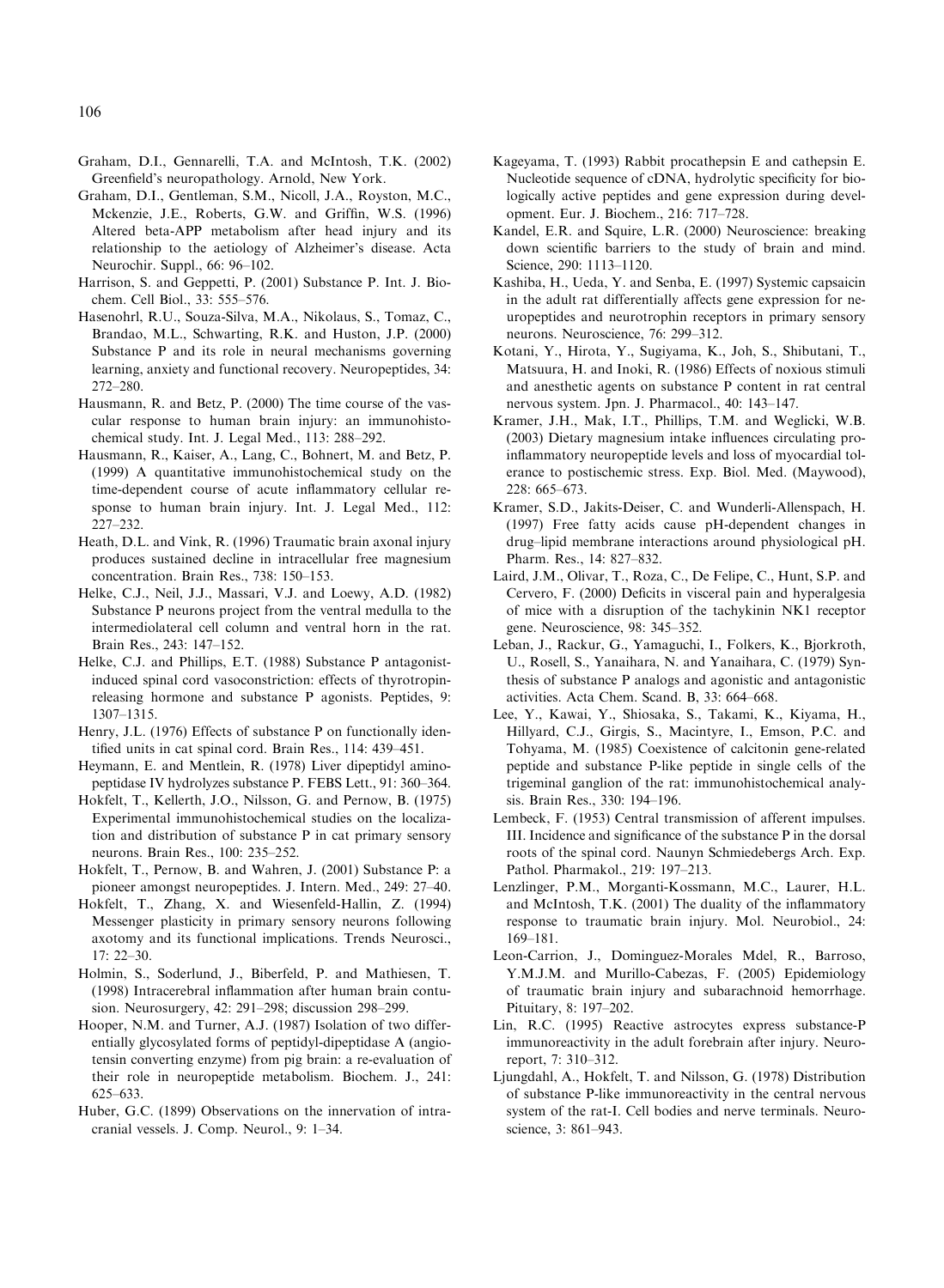- <span id="page-10-0"></span>Lobato, R.D., Sarabia, R., Cordobes, F., Rivas, J.J., Adrados, A., Cabrera, A., Gomez, P., Madera, A. and Lamas, E. (1988) Posttraumatic cerebral hemispheric swelling. Analysis of 55 cases studied with computerized tomography. J. Neurosurg., 68: 417–423.
- Lowe III, J.A., Drozda, S.E., Mclean, S., Bryce, D.K., Crawford, R.T., Snider, R.M., Longo, K.P., Nagahisa, A. and Tsuchiya, M. (1994) Aza-tricyclic substance P antagonists. J. Med. Chem., 37: 2831–2840.
- Lundberg, J.M., Martling, C.R., Saria, A., Folkers, K. and Rosell, S. (1983) Cigarette smoke-induced airway oedema due to activation of capsaicin-sensitive vagal afferents and substance P release. Neuroscience, 10: 1361–1368.
- Macleod, A.M., Cascieri, M.A., Merchant, K.J., Sadowski, S., Hardwicke, S., Lewis, R.T., Macintyre, D.E., Metzger, J.M., Fong, T.M., Shepheard, S., et al. (1995) Synthesis and biological evaluation of NK1 antagonists derived from L-tryptophan. J. Med. Chem., 38: 934–941.
- Macleod, A.M., Merchant, K.J., Cascieri, M.A., Sadowski, S., Ber, E., Swain, C.J. and Baker, R. (1993) N-acyl-L-tryptophan benzyl esters: potent substance P receptor antagonists. J. Med. Chem., 36: 2044–2045.
- Maggi, C.A. and Schwartz, T.W. (1997) The dual nature of the tachykinin NK1 receptor. Trends Pharmacol. Sci., 18: 351–355.
- Malcangio, M., Ramer, M.S., Jones, M.G. and Mcmahon, S.B. (2000) Abnormal substance P release from the spinal cord following injury to primary sensory neurons. Eur. J. Neurosci., 12: 397–399.
- Mantyh, P.W., Johnson, D.J., Boehmer, C.G., Catton, M.D., Vinters, V.H., Maggio, J.E., Too, H.P. and Vigna, S.R. (1989) Substance P receptor binding sites are expressed by glia in vivo after neuronal injury. Proc. Natl. Acad. Sci. U.S.A., 86: 5193–5197.
- Marlier, L., Poulat, P., Rajaofetra, N. and Privat, A. (1991) Modifications of serotonin-, substance P- and calcitonin gene-related peptide-like immunoreactivities in the dorsal horn of the spinal cord of arthritic rats: a quantitative immunocytochemical study. Exp. Brain Res., 85: 482–490.
- Marmarou, A., Fatouros, P.P., Barzo, P., Portella, G., Yoshihara, M., Tsuji, O., Yamamoto, T., Laine, F., Signoretti, S., Ward, J.D., Bullock, M.R. and Young, H.F. (2000) Contribution of edema and cerebral blood volume to traumatic brain swelling in head-injured patients. J. Neurosurg., 93: 183–193.
- Matsas, R., Kenny, A.J. and Turner, A.J. (1984) The metabolism of neuropeptides. The hydrolysis of peptides, including enkephalins, tachykinins and their analogues, by endopeptidase-24.11. Biochem. J., 223: 433–440.
- McCarson, K.E. (1999) Central and peripheral expression of neurokinin-1 and neurokinin-3 receptor and substance P-encoding messenger RNAs: peripheral regulation during formalin-induced inflammation and lack of neurokinin receptor expression in primary afferent sensory neurons. Neuroscience, 93: 361–370.
- McCulloch, J., Uddman, R., Kingman, T.A. and Edvinsson, L. (1986) Calcitonin gene-related peptide: functional role in

cerebrovascular regulation. Proc. Natl. Acad. Sci. U.S.A., 83: 5731–5735.

- McIntosh, T.K., Smith, D.H., Meaney, D.F., Kotapka, M.J., Gennarelli, T.A. and Graham, D.I. (1996) Neuropathological sequelae of traumatic brain injury: relationship to neurochemical and biomechanical mechanisms. Lab. Invest., 74: 315–342.
- Nadel, J.A. (1991) Neutral endopeptidase modulates neurogenic inflammation. Eur. Respir. J., 4: 745–754.
- Nakanishi, S. (1991) Mammalian tachykinin receptors. Annu. Rev. Neurosci., 14: 123–136.
- Nicoll, R.A., Schenker, C. and Leeman, S.E. (1980) Substance P as a transmitter candidate. Annu. Rev. Neurosci., 3: 227–268.
- Nilsson, G., Larsson, L.I., Hakanson, R., Brodin, E., Pernow, B. and Sundler, F. (1975) Localization of substance P-like immunoreactivity in mouse gut. Histochemistry, 43: 97–99.
- Nimmo, A.J., Cernak, I., Heath, D.L., Hu, X., Bennett, C.J. and Vink, R. (2004) Neurogenic inflammation is associated with development of edema and functional deficits following traumatic brain injury in rats. Neuropeptides, 38: 40–47.
- Noguchi, K., Morita, Y., Kiyama, H., Ono, K. and Tohyama, M. (1988) A noxious stimulus induces the preprotachykinin-A gene expression in the rat dorsal root ganglion: a quantitative study using in situ hybridization histochemistry. Brain Res., 464: 31–35.
- O'Connor, C.A., Cernak, I. and Vink, R. (2003) Interaction between anesthesia, gender, and functional outcome task following diffuse traumatic brain injury in rats. J. Neurotrauma, 20: 533–541.
- Obrenovitch, T.P. and Urenjak, J. (1997) Is high extracellular glutamate the key to excitotoxicity in traumatic brain injury? J. Neurotrauma, 14: 677–698.
- Oehmichen, M., Eisenmenger, W., Raff, G. and Berghaus, G. (1986) Brain macrophages in human cortical contusions as indicator of survival period. Forensic Sci. Int., 30: 281–301.
- Oehmichen, M. and Raff, G. (1980) Timing of cortical contusion. Correlation between histomorphologic alterations and post-traumatic interval. Z. Rechtsmed., 84: 79–94.
- Olgart, L., Gazelius, B., Brodin, E. and Nilsson, G. (1977) Release of substance P-like immunoreactivity from the dental pulp. Acta Physiol. Scand., 101: 510–512.
- Otsuka, M. and Konishi, S. (1976) Release of substance P-like immunoreactivity from isolated spinal cord of newborn rat. Nature, 264: 83–84.
- Otsuka, M. and Takahashi, T. (1977) Putative peptide neurotransmitters. Annu. Rev. Pharmacol. Toxicol., 17: 425–439.
- Otsuka, M. and Yoshioka, K. (1993) Neurotransmitter functions of mammalian tachykinins. Physiol. Rev., 73: 229–308.
- Penfield, W. (1932) Intracerebral vascular nerves. Arch. Neurol. Psychiatry, 27: 30–44.
- Penfield, W. (1934) A contribution to the mechanism of intracranial pain. Proc. Assoc. Res. Nerv. Mental Dis., 15: 399–415.
- Penfield, W. (1940) Dural headache and the innervation of the dura mater. Arch. Neurol. Psychiatry, 44: 43–75.
- Pernow, B. (1983) Substance P. Pharmacol. Rev., 35: 85–141.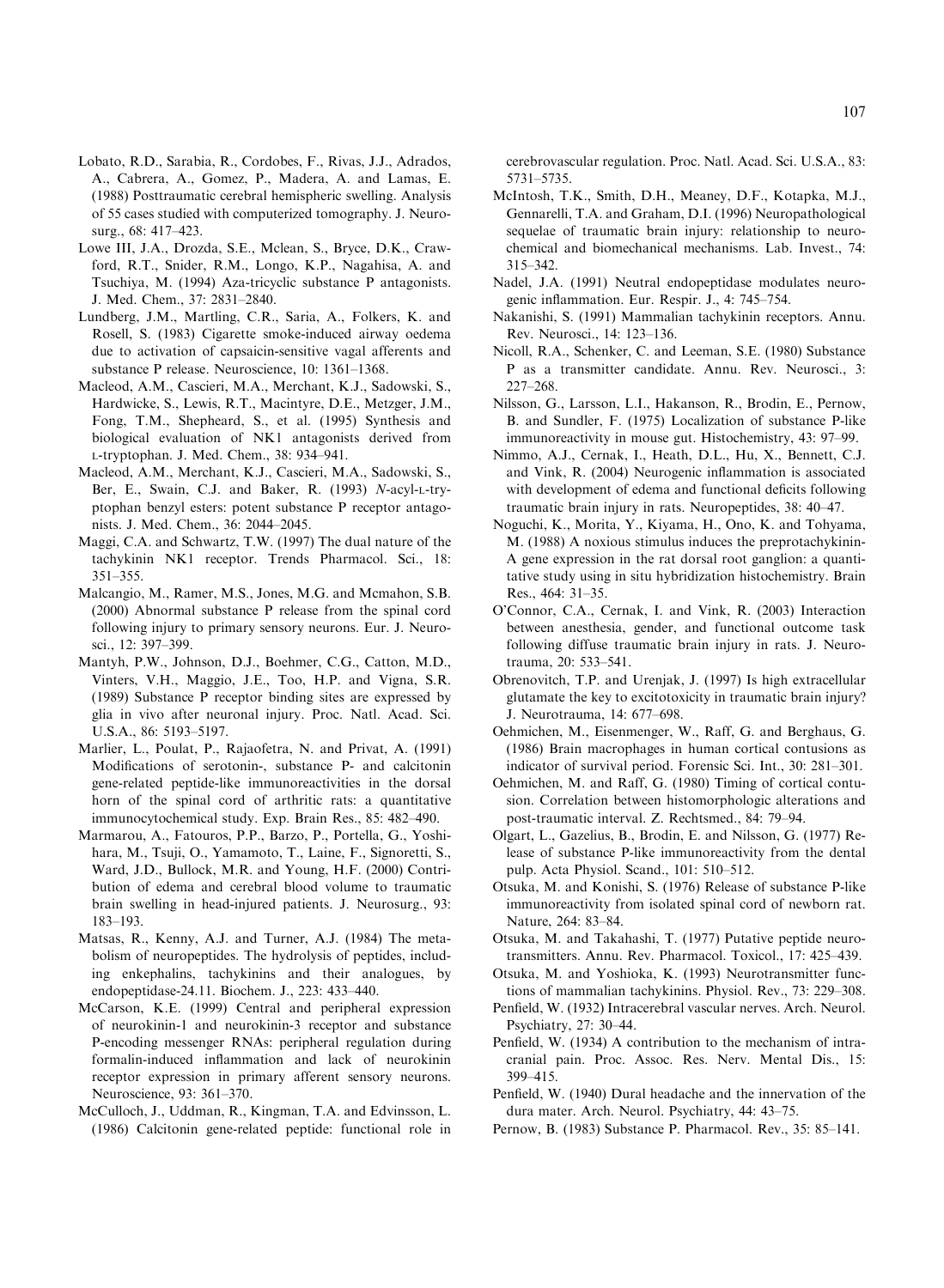- <span id="page-11-0"></span>Powell, D., Leeman, S., Tregear, G.W., Niall, H.D. and Potts Jr., J.T. (1973) Radioimmunoassay for substance P. Nat. New Biol., 241: 252–254.
- Probert, L. and Hanley, M.R. (1987) The immunocytochemical localisation of 'substance-P-degrading enzyme' within the rat spinal cord. Neurosci. Lett., 78: 132–137.
- Ranga, K. and Krishnan, R. (2002) Clinical experience with substance P receptor (NK1) antagonists in depression. J. Clin. Psychiatry, 63(Suppl 11): 25–29.
- Regoli, D., Boudon, A. and Fauchere, J.L. (1994) Receptors and antagonists for substance P and related peptides. Pharmacol. Rev., 46: 551–599.
- Reilly, P.L. (2001) Brain injury: the pathophysiology of the first hours. 'Talk and die revisited'. J. Clin. Neurosci., 8: 398–403.
- Rupniak, N.M., Carlson, E.C., Harrison, T., Oates, B., Seward, E., Owen, S., De Felipe, C., Hunt, S. and Wheeldon, A. (2000) Pharmacological blockade or genetic deletion of substance  $P(NK(1))$  receptors attenuates neonatal vocalisation in guinea-pigs and mice. Neuropharmacology, 39: 1413–1421.
- Rupniak, N.M. and Kramer, M.S. (1999) Discovery of the antidepressant and anti-emetic efficacy of substance P receptor (NK1) antagonists. Trends Pharmacol. Sci., 20: 485–490.
- Sakurada, T., Hara, A., Matsumura, H., Yamada, H., Sakurada, S. and Kisara, K. (1990) A substance P analogue reduces amino acid contents in the rat spinal cord. Pharmacol. Toxicol., 66: 75–76.
- Santarelli, L., Gobbi, G., Debs, P.C., Sibille, E.T., Blier, P., Hen, R. and Heath, M.J. (2001) Genetic and pharmacological disruption of neurokinin 1 receptor function decreases anxiety-related behaviors and increases serotonergic function. Proc. Natl. Acad. Sci. U.S.A., 98: 1912–1917.
- Sarabia, R., Lobato, R.D., Rivas, J.J., Cordobes, F., Rubio, J., Cabrera, A., Gomez, P., Munoz, M.J. and Madera, A. (1988) Cerebral hemisphere swelling in severe head injury patients. Acta Neurochir. Suppl. (Wien.), 42: 40–46.
- Saria, A. (1984) Substance P in sensory nerve fibres contributes to the development of oedema in the rat hind paw after thermal injury. Br. J. Pharmacol., 82: 217–222.
- Schaible, H.G., Jarrott, B., Hope, P.J. and Duggan, A.W. (1990) Release of immunoreactive substance P in the spinal cord during development of acute arthritis in the knee joint of the cat: a study with antibody microprobes. Brain Res., 529: 214–223.
- Schultzberg, M., Hokfelt, T., Olson, L., Alund, M., Nilsson, G., Terenius, L., Elde, R., Goldstein, M. and Said, S. (1980) Substance P, VIP, enkephalin and somatostatin immunoreactive neurons in intestinal tissue transplanted to the anterior eye chamber. J. Auton. Nerv. Syst., 1: 291–303.
- Severini, C., Improta, G., Falconieri-Erspamer, G., Salvadori, S. and Erspamer, V. (2002) The tachykinin peptide family. Pharmacol. Rev., 54: 285–322.
- Sharma, H.S., Nyberg, F., Olsson, Y. and Dey, P.K. (1990) Alteration of substance P after trauma to the spinal cord: an experimental study in the rat. Neuroscience, 38: 205–212.
- Shults, C.W., Quirion, R., Chronwall, B., Chase, T.N. and O'donohue, T.L. (1984) A comparison of the anatomical

distribution of substance P and substance P receptors in the rat central nervous system. Peptides, 5: 1097–1128.

- Skidgel, R.A. and Erdos, E.G. (1987) Cleavage of peptide bonds by angiotensin I converting enzyme. Agents Actions Suppl., 22: 289–296.
- Snider, R.M., Longo, K.P., Drozda, S.E., Lowe III, J.A. and Leeman, S.E. (1991) Effect of CP-96,345, a nonpeptide substance P receptor antagonist, on salivation in rats. Proc. Natl. Acad. Sci. U.S.A., 88: 10042–10044.
- Souza, D.G., Mendonca, V.A., De, A.C.M.S., Poole, S. and Teixeira, M.M. (2002) Role of tachykinin NK receptors on the local and remote injuries following ischaemia and reperfusion of the superior mesenteric artery in the rat. Br. J. Pharmacol., 135: 303–312.
- Stahel, P.F., Morganti-Kossmann, M.C. and Kossmann, T. (1998) The role of the complement system in traumatic brain injury. Brain Res. Brain Res. Rev., 27: 243–256.
- Stein, D.G. and Hoffman, S.W. (2003) Concepts of CNS plasticity in the context of brain damage and repair. J. Head Trauma Rehabil., 18: 317–341.
- Sternini, C., Su, D., Gamp, P.D. and Bunnett, N.W. (1995) Cellular sites of expression of the neurokinin-1 receptor in the rat gastrointestinal tract. J. Comp. Neurol., 358: 531–540.
- Stumm, R., Culmsee, C., Schafer, M.K., Krieglstein, J. and Weihe, E. (2001) Adaptive plasticity in tachykinin and tachykinin receptor expression after focal cerebral ischemia is differentially linked to gabaergic and glutamatergic cerebrocortical circuits and cerebrovenular endothelium. J. Neurosci., 21: 798–811.
- Szallasi, A. and Blumberg, P.M. (1999) Vanilloid (capsaicin) receptors and mechanisms. Pharmacol. Rev., 51: 159–212.
- Szolcsanyi, J. and Mozsik, G. (1984) Effects of capsaicin on the development of gastric mucosal damage by different necrotizing agents and of gastric cytoprotection by PGI2 atropine and cimetidine on rats. Acta Physiol. Hung., 64: 287–291.
- Takahashi, T., Konishi, S., Powell, D., Leeman, S.E. and Otsuka, M. (1974) Identification of the motoneuron-depolarizing peptide in bovine dorsal root as hypothalamic substance P. Brain Res., 73: 59–69.
- Takahashi, T. and Otsuka, M. (1975) Regional distribution of substance P in the spinal cord and nerve roots of the cat and the effect of dorsal root section. Brain Res., 87: 1–11.
- Tregear, G.W., Niall, H.D., Potts Jr, J.T., Leeman, S.E. and Chang, M.M. (1971) Synthesis of substance P. Nat. New Biol., 232: 87–89.
- Turner, R.J., Blumbergs, P.C., Sims, N.R., Helps, S.C., Rodgers, K.M. and Vink, R. (2006) Increased substance P immunoreactivity and edema formation following reversible ischemic stroke. Acta Neurochir. Suppl., 96: 263–266.
- Uddman, R., Edvinsson, L., Ekman, R., Kingman, T. and McCulloch, J. (1985) Innervation of the feline cerebral vasculature by nerve fibers containing calcitonin gene-related peptide: trigeminal origin and co-existence with substance P. Neurosci. Lett., 62: 131–136.
- Vaz, R., Sarmento, A., Borges, N., Cruz, C. and Azevedo, I. (1997) Ultrastructural study of brain microvessels in patients